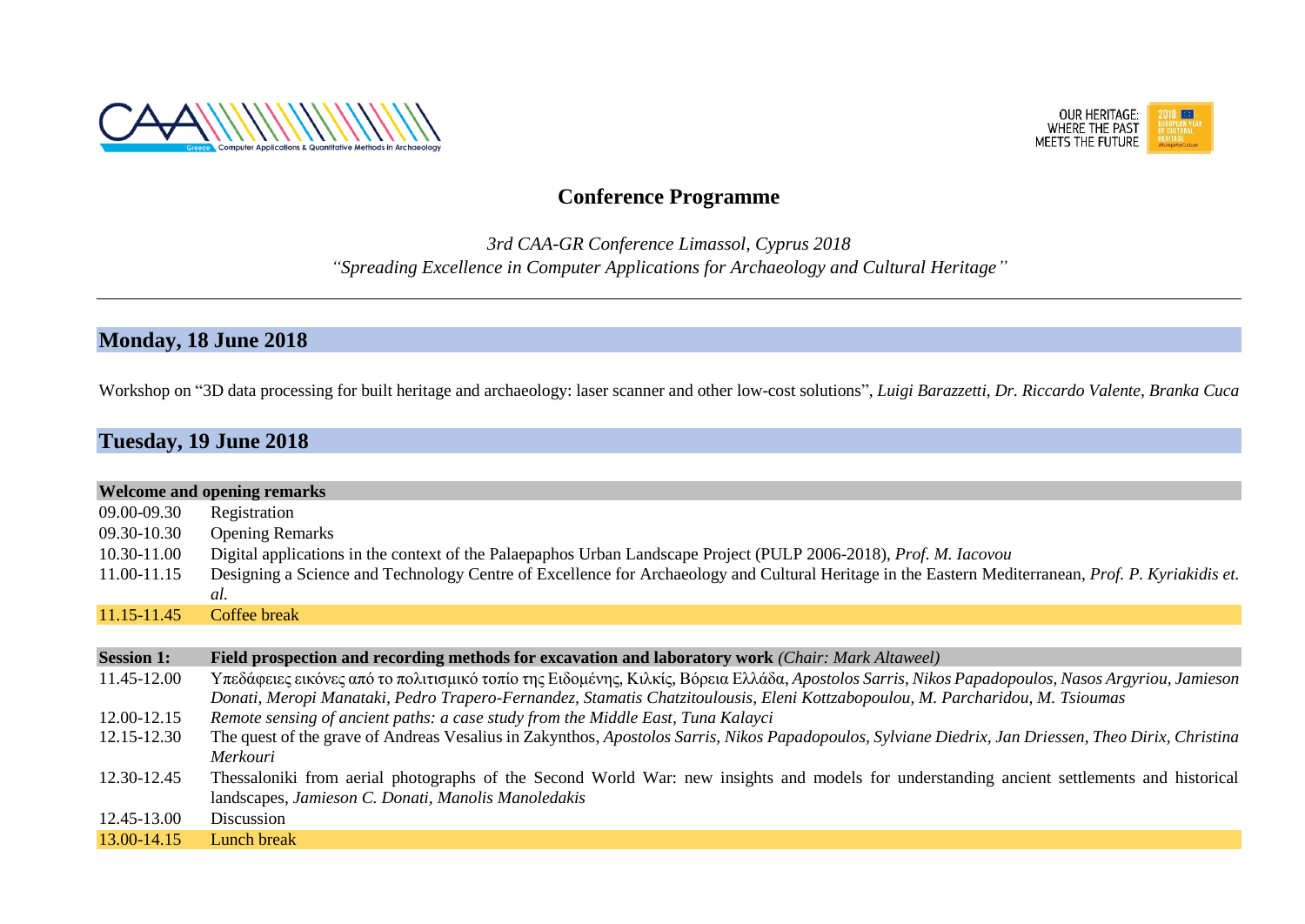| <b>Session 2:</b> | Use of Geospatial technologies and remote sensing for mapping the cultural landscape (Chair: Phaedon Kyriakidis)                                                                                                          |
|-------------------|---------------------------------------------------------------------------------------------------------------------------------------------------------------------------------------------------------------------------|
| 14.15-14.30       | Recording and revealing ancient mining activities in Skouriotissa, Cyprus through the use of GIS, Vasiliki Kassianidou, Athos Agapiou                                                                                     |
| 14.30-14.45       | A GIS application for archaeological information based on orthophotos of the Mazotos shipwreck in Cyprus, Panagiotis Theofanous, Andreas<br>Georgopoulos, Dimitrios Skarlatos                                             |
| 14.45-15.00       | Ancient Neighborhoods: a geospatial approach for the study of urban fabric, Tuna Kalayci, Dominique Langis-Barsetti, Scott Branting                                                                                       |
| 15.00-15.15       | Monitoring Cultural Heritage Sites Affected By Geo-Hazards Using In-Situ and SAR Data: the Choirokoitia Case Study for the PROTHEGO Project,<br>Kyriakos Themistocleous                                                   |
| 15.15-15.30       | Discussion                                                                                                                                                                                                                |
| 15.30-15.45       | Coffee break                                                                                                                                                                                                              |
|                   |                                                                                                                                                                                                                           |
|                   |                                                                                                                                                                                                                           |
| <b>Session 3:</b> | <b>Modeling, management and semantics of cultural data</b> ( <i>Chair: Apostolos Sarris</i> )                                                                                                                             |
| 15.45-16.00       | Least-cost maritime routes in the ancient Eastern Mediterranean, Elias Frentzos, Phaedon Kyriakidis, Georgios Leventis, Dimitrios Skarlatos, Dimitra<br>Perissiou, Stella Demesticha, Evangeline Markou, Glafkos Cariolou |
| 16.00-16.15       | Least cost pathway analysis of obsidian circulation in early Holocene Cyprus, <i>Theodora Moutsiou</i> , <i>Athos Agapiou</i>                                                                                             |
| 16.15-16.30       | Employing agent-based modeling to study the impact of the Theran eruption on Minoan society, Angelos Chliaoutakis, Georgios Chalkiadakis,<br>Apostolos Sarris                                                             |
| 16.30-16.45       | The heritage of Brexit: How the past is used to construct political identities in social media, Mark Altaweel, Chiara Bonacchi, Marta Krzyzanska                                                                          |
| 16.45-17.00       | Reconstructing context and meaning: a relational database for small finds, <i>Marianna Figuera</i>                                                                                                                        |
| 17.00-17.15       | SimpleX: simplifying complexity in recording, managing and transforming archaeological pottery field data, <i>Charalambos Paraskeva</i>                                                                                   |

- *Michala, Dimitrios Tsolis*
- 17.30-17.45

End of Day 1

# **Wednesday, 20 June 2018**

| <b>Session 4:</b> | 3D reconstruction, modeling and visualization (Part I) (Chair: Luigi Bazaretti)                                                                                                                                       |
|-------------------|-----------------------------------------------------------------------------------------------------------------------------------------------------------------------------------------------------------------------|
| 09.00-09.15       | The cave of the Nympholept at Vari - fast creation of a 3D simulation model of an important cult cave in Attica, Greece, Alexandra Mari, Vassilios D.<br>Andritsanos, Theodoros Hatzitheodorou, George Hatzitheodorou |
| 09.15-09.30       | Digital 3D reconstruction of the roman temple of Évora, Portugal, Yigit Z. Helvaci, Manolis Achladianakis, Isabel Valle Herrero, Jose Mirao, Antonio<br>Candeias                                                      |
| 09.30-09.45       | A multi-disciplinary approach in studying nymphaea: a 3D modelling documentation of the Roman nymphaeum complex at Kourion, Cyprus, Skevi<br>Christodoulou, Panayiotis Panayides, Marina Faka, Charalambos Ioannou    |
| 09.45-10.00       | 3D documentation and reconstruction for preservation purposes in archaeological sites, <i>Elisavet Tsilimantou</i> , <i>Charalabos Ioannidis</i> , <i>Sevasti Tapeinaki</i> ,<br>Antonia Moropoulou                   |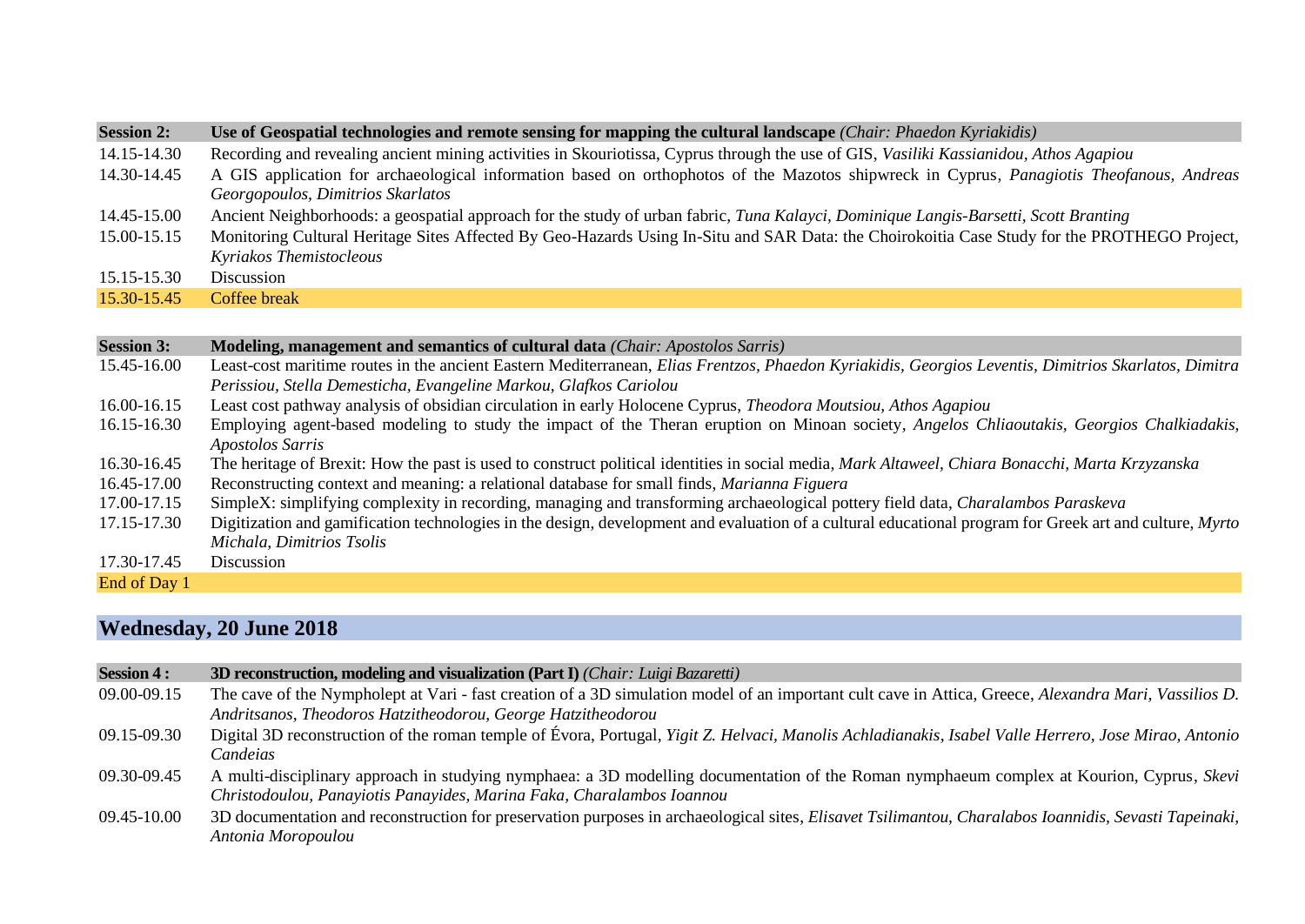10:00-10:15 Comprehensive Documentation of Historical Graffiti: the challenge of the KARAVOI project, *Andonis Neophytou*

10.15-10.30 Discussion

### 10.30-11.30 Coffee break – Poster Session

| Poster:           | Παρουσίαση & ανάλυση της ηλεκτρονικής παρουσίας των εργαστήριων συντήρησης έργων τέχνης & αρχαιοτήτων των μουσείων, Χρήστος Καρύδης,<br>Αθανάσιος Μποτώνης, Αικατερίνη Καμπάση,                                                                                                                                                                                 |
|-------------------|-----------------------------------------------------------------------------------------------------------------------------------------------------------------------------------------------------------------------------------------------------------------------------------------------------------------------------------------------------------------|
| Poster:           | 3D reconstruction of church walls (St. Martin, Ponikva, Slovenia), Jernej Umek, Iva Ciglar, Jasna Vinder                                                                                                                                                                                                                                                        |
| Poster:           | Mapping Pausanias' Athens, Emeri Farinetti, Fabio Cavallero                                                                                                                                                                                                                                                                                                     |
| Poster:           | From virtual to real: the restoration of a Neolithic figurine with the use of 3D scanning, rapid prototyping and 3D printing, Dimitrios Karolidis,<br>Chrisanthi Fotiadou, Dimitris Kaimaris, Charalampos Georgiadis, Petros Patias, George Hourmouziadis, Konstantinos Kotsakis                                                                                |
| Poster:           | Evaluation of Ground Penetrating Radar as a monitoring method for historical buildings conservation, Meropi Manataki, Apostolos Sarris                                                                                                                                                                                                                          |
| Poster:           | Implementation of Geoinformatics for reconstructing the cultural dynamics of littoral archaeological sites, Nikos Papadopoulos                                                                                                                                                                                                                                  |
| Poster:           | Pseira revisited: a digital preservation study of the archaeological remains from a Minoan site in Eastern Crete, Yigit Zafer Helvaci, Alexis Stefanis,<br>Panagiotis Theoulakis, Lisa Sardegna, Klio Zervaki, Antonio Candeias, Stefania Chlouveraki                                                                                                           |
| Poster:           | Monitoring burial mounds in Yambol district: deploying mobile technology to improve cultural heritage protection, Todor Valchev, Adela Sobotkova                                                                                                                                                                                                                |
|                   |                                                                                                                                                                                                                                                                                                                                                                 |
| <b>Session 5:</b> | 3D reconstruction, modeling and visualization (Part $\Pi$ ) (Chair: George Pavlidis)                                                                                                                                                                                                                                                                            |
| 11.30-11.45       | Historic building information modeling on site, Luigi Barazzetti                                                                                                                                                                                                                                                                                                |
| 11.45-12.00       | Re-assembling the funerary cartonnage from Kellis (Ismant El-Kharab, Dakhleh Oasis) using 3D applications and photographic techniques, <i>Carlo Rindi</i><br>Nuzzolo                                                                                                                                                                                            |
| 12.00-12.15       | A sketch and image-based 3D representation of the Derveni board game using the CHER-ish software, Eleni Kotoula, Despina Ignatiadou                                                                                                                                                                                                                             |
| 12.15-12.30       | First year update on iMARECULTURE project technological progress, Dimitrios Skarlatos, Panagiotis Agrafiotis, Tibor Balogh, Fabio Bruno, Filipe<br>Castro, Iraklis Christofi, Barbara Davidde Petriaggi, Stella Demesticha, Pierre Drap, Elias Frentzos, Fotos Kikillos, Phaedon Kyriakidis, Fotis<br>Liarokapis, Charis Poullis, Selma Rizvic, Marinos Vlachos |
| 12.30-12.45       | Using real-time engines & physically based rendering for interactive archaeological virtual reconstructions, Georgios Thanos                                                                                                                                                                                                                                    |
| 12.45-13.00       | ViMM - Virtual Multimodal Museum: An Action for Virtual Museums and a roadmap for Europe's Digital Cultural Heritage, Marinos Ioannides                                                                                                                                                                                                                         |
| 13.00 - 13.15     | Discussion                                                                                                                                                                                                                                                                                                                                                      |

### **Session 6: Application of non-destructive techniques within Cultural Heritage** *(Chair: Vasiliki Kassianidou)*

- 14.15-14.30 Hierarchical classification for improved compound identification in Raman spectroscopy, *Vasileios Sevetlidis, George Pavlidis*
- 14.30-14.45 Hot stuff structural modeling of pyrotechnical ceramics in view of their function and use in ancient metallurgy, *Anno Hein, Vassilis Kilikoglou*
- 14.45-15.00 Using pXRF Spectrometry and statistical methods to analyse ancient cypriot silver coins from Larnaca and Vouni hoards (6th-4th century BC), *Andreas Charalambous*